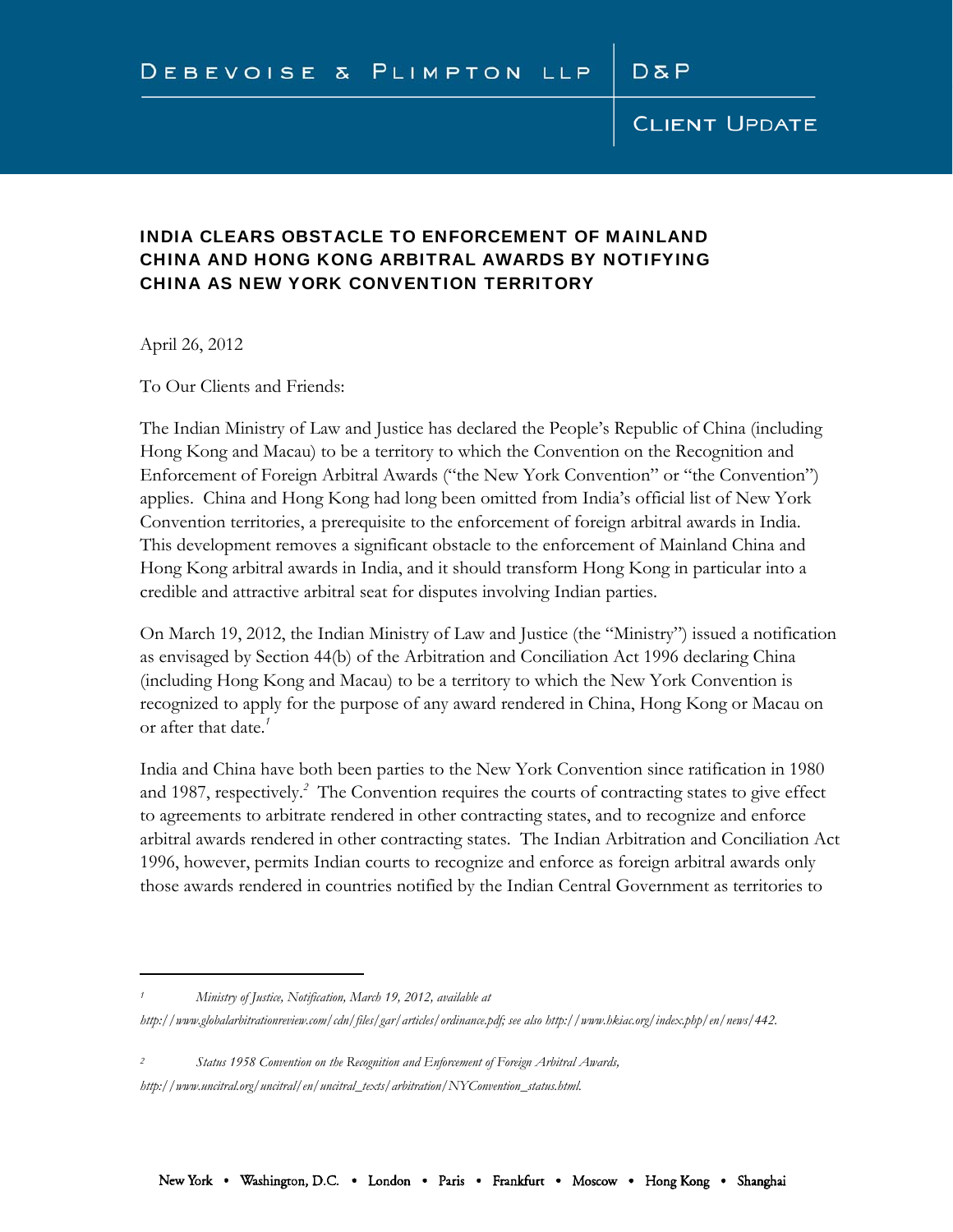# **CLIENT UPDATE**

which the Convention applies.*<sup>3</sup>* To date, India has so notified fewer than 50 of the Convention's 146 signatories.*<sup>4</sup>*

China and Hong Kong had long been glaring omissions from India's official list of New York Convention territories, despite Hong Kong's considerable popularity as an arbitral seat, status as a major international financial center, geographical proximity to India and sizeable Indian population. This state of affairs had presented a significant obstacle to the enforcement in India of arbitral awards rendered in Hong Kong, leading parties to disputes involving India to select other regional arbitral seats, most notably Singapore.

As a result of the Ministry's recent notification, this obstacle to the enforcement in India of arbitral awards rendered in Mainland China and Hong Kong on or after March 19 should no longer exist. This represents an important development and transforms Hong Kong in particular into a credible and attractive arbitral seat for disputes involving Indian parties. As part of talks on promoting cooperation between India and Hong Kong, Hong Kong officials had pressed for recognition of Hong Kong-rendered awards.*<sup>5</sup>* This announcement also occurs at the time of a broader campaign to improve China-India relations and commitments by both countries to promote bilateral trade and mutual investment.*<sup>6</sup>*

 $\overline{a}$ 

*<sup>3</sup> Arbitration and Conciliation Act 1996 (India), section 44(b).* 

*<sup>4</sup> Chinese Awards Made Enforceable in India,* Global Arbitration Review*, April 5, 2012, http://www.globalarbitrationreview.com/news/article/30455/chinese-awards-made-enforceable-india/.* 

*<sup>5</sup> CE Starts His Visit in India, Hong Kong Government News Service, October 26, 2010 (reporting that Chief Executive Donald Tsang asked the Indian authorities during talks in New Delhi to recognize Hong Kong's arbitral awards).* 

*<sup>6</sup> Beijing Municipal Government: China, India Vow to Work for Peace and Stability, Hong Kong Government News Service, April 2, 2012.*